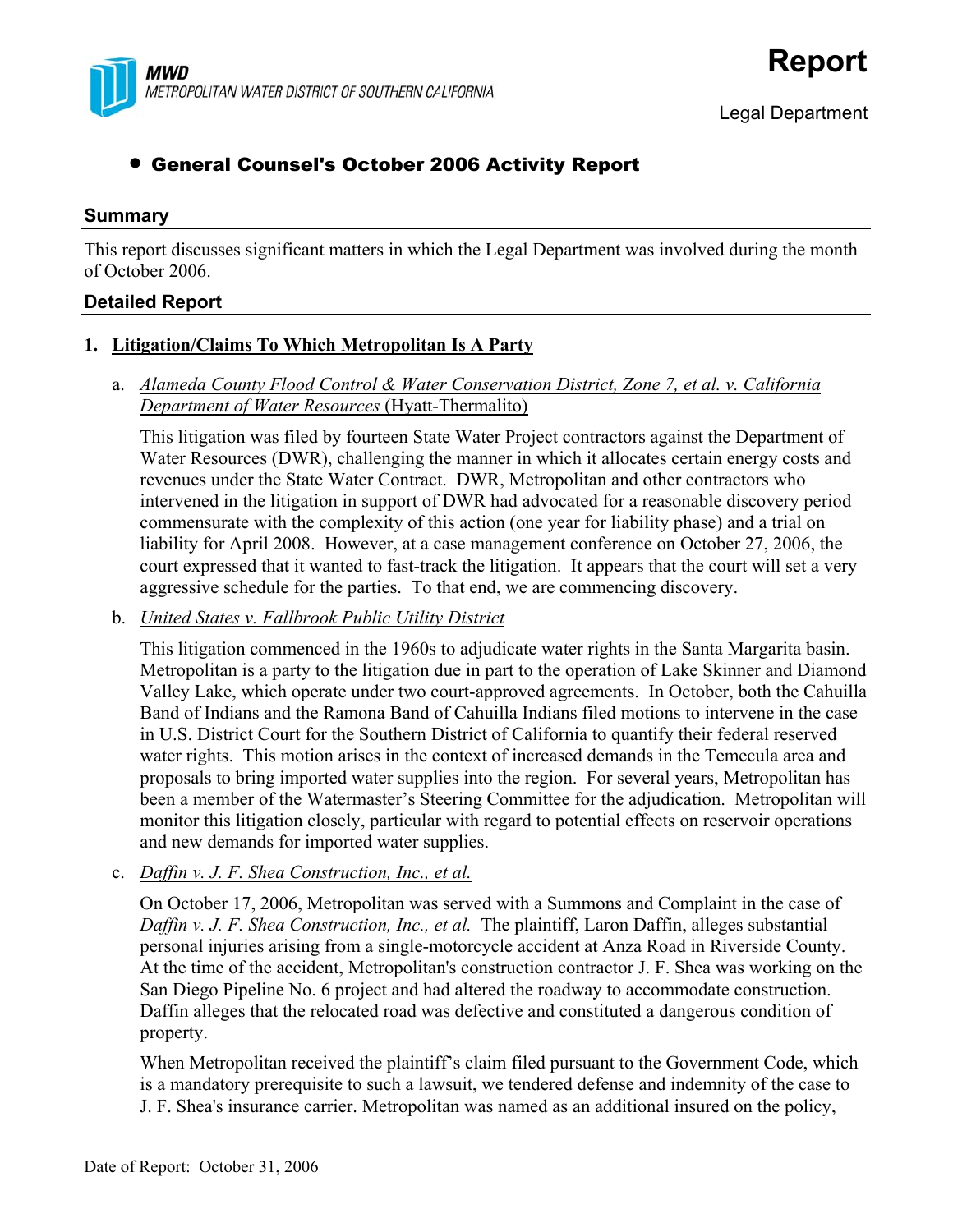pursuant to the general conditions of the construction contract. Metropolitan has forwarded the complaint and summons to the carrier.

## **2. Other Matters Involving Metropolitan**

# a. *Watershed Enforcers, a project of California Sportfishing Protection Alliance v. DWR*

This case was filed in the Alameda County Superior Court on October 5, 2006, alleging that DWR's operation of the SWP export facilities is "taking" listed species in violation of the California Endangered Species Act (CESA). CESA generally prohibits the take of listed species without an incidental take authorization from California Department of Fish and Game (DFG). The trial court denied plaintiff's request for a temporary restraining order on October 6, 2006 and scheduled a hearing date for plaintiff's request for a preliminary injunction on November 16, 2006. The request for injunction asks the court to order DWR to stop operating SWP export facilities in a manner that takes listed fish or to obtain a formal take authorization from DFG. DWR asserts that it has a "grandfathered" take authorization under Fish & Game Code. The State Water Contractors have successfully intervened in support of DWR. The State Water Contractors and DWR filed their pleadings opposing plaintiff's request for preliminary injunction on October 30, 2006.

As reported over the last several months, DWR, the state and federal export contractors, the USBR, DFG and the federal fishery agencies are developing the Bay-Delta Conservation Plan. The Bay-Delta Conservation Plan is intended to be a comprehensive program to protect state and federally listed species with respect to water operations in the Delta and to be the basis for formal incidental take authorization under CESA and the Federal ESA. In essence, DWR already is pursuing the incidental take authorization that plaintiff seeks to impose through the court.

b. Colorado River Shortage-Sharing Guidelines

The U.S. Bureau of Reclamation is in the process of adopting guidelines for sharing of Colorado River shortages among the Lower Division states (California, Arizona, and Nevada). The Legal Department is providing advice to management on interpretation of the Law of the River as it relates to declared shortages, including allocations of shortages among the Lower Division States, between the Upper and Lower Basins, and under the treaty with Mexico.

## c. FERC Relicensing of the Oroville Facilities

A proposed Settlement Agreement was submitted to the Federal Energy Regulatory Commission (FERC) on March 26, 2006, which contains the settling parties' recommended terms and conditions for the new license for the Oroville facilities. Although the Settlement Agreement has widespread support, certain parties have asserted that it does not adequately address their concerns and are seeking more onerous license conditions. Metropolitan and other State Water Contractors strongly believe that the Settlement Agreement fairly and equitably balances the competing interests of the various stakeholders involved in this process, and have been working closely with DWR to preserve and promote this agreement.

On September 29, 2006, FERC issued its Draft Environmental Impact Statement (DEIS) for the new license. It identifies the proposed Settlement Agreement as the preferred alternative for this project, with only a few minor modifications. Accordingly, FERC staff are recommending that the full Commission adopt the proposed Settlement Agreement as the terms and conditions for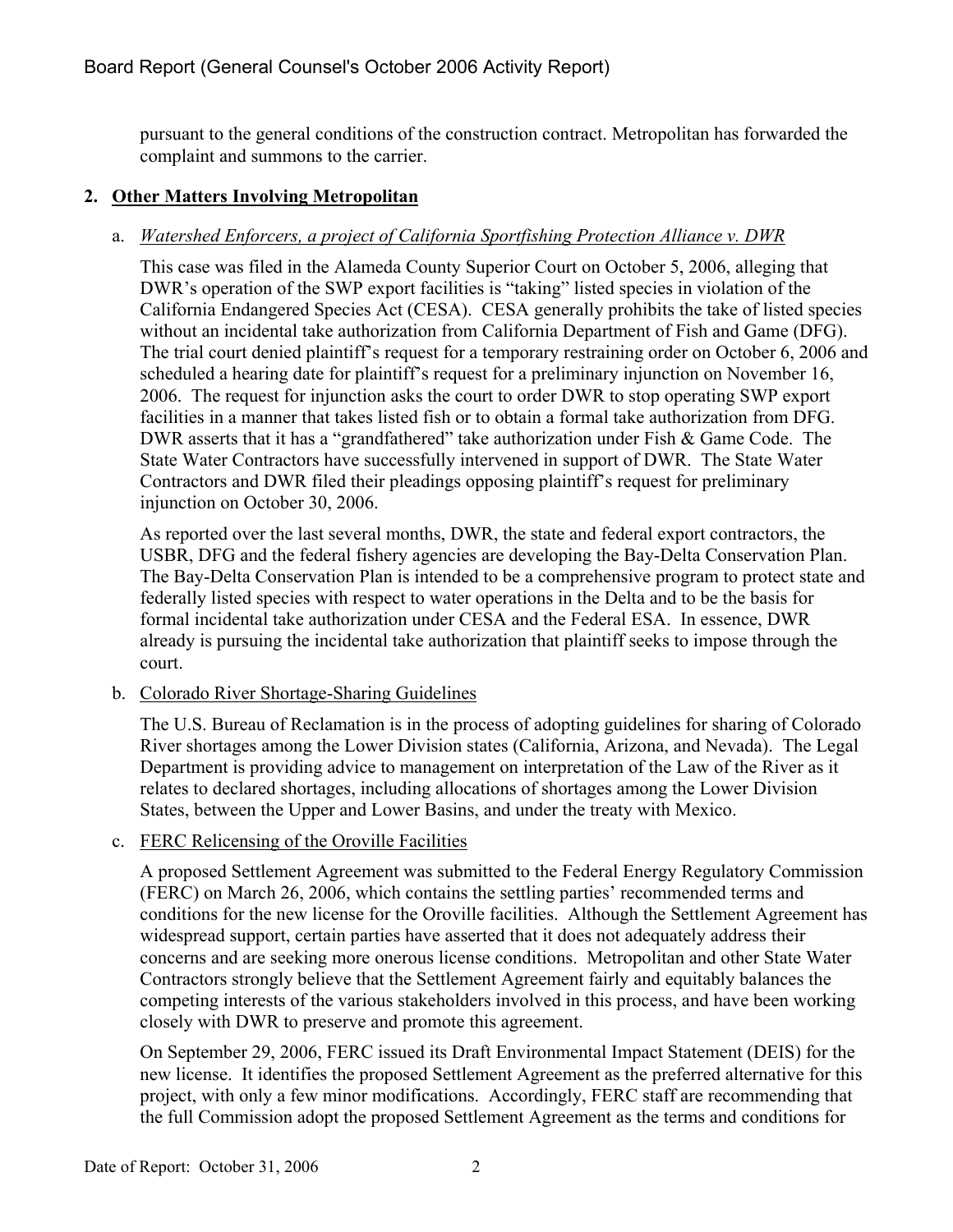the new license. Notably, FERC staff rejected the arguments made by Butte County regarding the project's alleged socioeconomic impacts and denied its demands for monetary and nonmonetary compensation.

A public hearing on the DEIS is scheduled for November 8, 2006; written comments are due no later than November 28. Metropolitan plans to attend the public hearing and will submit oral and written comments on the DEIS as appropriate.

### d. CAISO Market Redesign

On October 23 Metropolitan staff filed reply comments to the 400+ page order issued by FERC last month. The order conditionally accepts the California Independent System Operator's (CAISO) proposal for a revised market design tentatively scheduled to take effect in November 2007.

Metropolitan has worked with staff from the State Water Project and the CAISO for several years to identify and ameliorate potentially problematic market redesign features. Metropolitan and SWP were largely successful in achieving that goal. Among other things, FERC directed the CAISO to recognize Metropolitan's rights to use its 230 kV transmission line to serve the Colorado River Aqueduct and holds MWD harmless from certain charges associated with such use. In addition, FERC directed the CAISO to work with SWP in enhancing SWP's ability to provide demand response, which not only benefits grid users by enhancing energy supply, but also supplements SWP power revenue. Metropolitan will continue to review and participate in revised market design meetings as the CAISO continues to refine and detail its redesign prior to implementation.

### e. Litigation Regarding State Water Resources Control Board Cease and Desist Order

The State Water Resources Control Board's (SWRCB) Executive Director issued a letter to DWR on October 13, 2006 explaining SWRCB's interpretation of the Cease and Desist Order (CDO) issued against DWR and the U. S. Bureau of Reclamation (USBR) in February 2006. The CDO found that DWR and USBR were threatening to violate a salinity objective protecting agriculture in the south Delta. USBR, the State Water Contractors and federal Central Valley Project contractors sued SWRCB in state and federal court because the CDO appears to require the State Water Project and Central Valley Project to ensure that the objective is met, irrespective of whether they cause an exceedance or can control the cause of the exceedance, in violation of SWRCB Decision 1641. However, the SWRCB Executive Director's letter clarifies that the CDO did not make any change to the projects' existing obligations under D-1641; that the Executive Director will not recommend any enforcement action against the projects, and anticipates that SWRCB would not take any action, for exceedances caused by actions beyond the projects' control; and that if the projects are a cause for an exceedance, any enforcement action would be based only on the projects' relative responsibility. Based on this letter the project contractors, USBR and DWR are discussing a potential stay or dismissal of the pending litigation.

f. SWRCB Proceeding to Review the South Delta Agricultural Salinity Objective in 1995 Bay-Delta Water Quality Control Plan

On October 13, 2006 the SWRCB issued a notice of public workshop to be held on January 16 and 19, 2007, to review the salinity objective for south Delta agriculture in the 1995 Bay-Delta Plan. The SWRCB Executive Director's letter referred to in the item above committed SWRCB